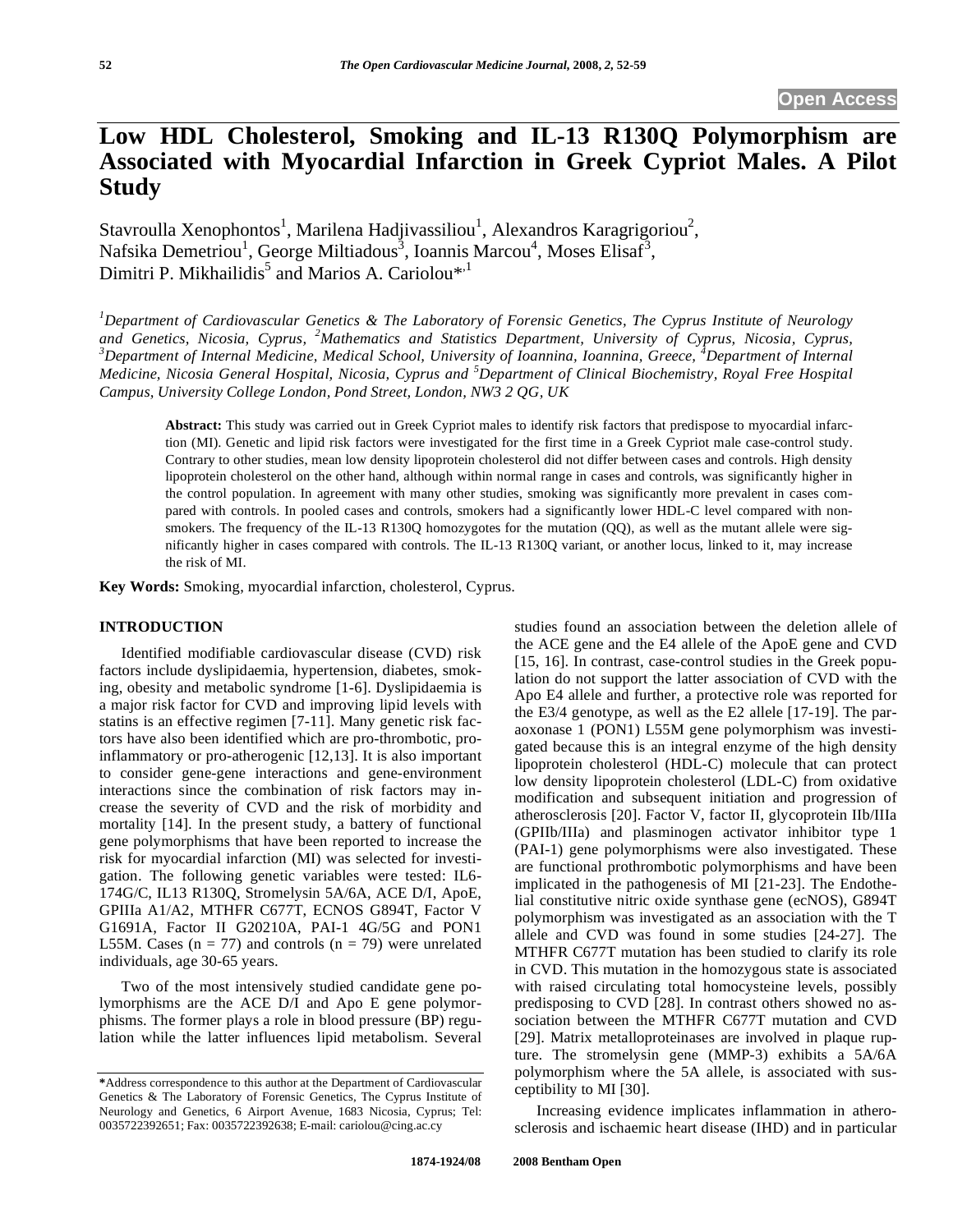pro-inflammatory cytokines may promote thrombosis [31, 32, 12]. An imbalance between pro-inflammatory and antiinflammatory cytokines (i.e. a predominance of Th1 over Th2 cytokines) is thought to play a pivotal role in the development of IHD [33-37]. We chose interleukin-6 (IL-6), which has both pro- and anti-inflammatory properties and has been investigated in relation to MI. One study showed that the C allele of the IL-6  $-174$ G/C promoter polymorphism was associated with MI and another reported raised IL-6 levels in MI patients [38, 39]. Interleukin-13 (IL-13) is a Th2 cytokine with anti-inflammatory properties which has been implicated in the pathogenesis of asthma [40]. This cytokine has not been investigated with respect to CVD but evidence from a study in patients with asthma revealed that women but not men were at increased risk of developing IHD and this could possibly be linked to IL-13 [41]. Indeed several IL-13 polymorphisms were identified which are associated with increased levels of IgE, a predictor of asthma phenotype [42]. The functional polymorphism, IL-13 Arg 130Gln, was associated with raised IgE in asthma patients and this was selected in our study [40].

### **MATERIALS AND METHODOLOGY**

#### **Characteristics of the Cohort**

Cases ( $n = 77$ ) and controls ( $n = 79$ ) were unrelated individuals aged 30-65. Impaired renal function, hypothyroidism or abnormal liver functions were exclusion criteria. None of the patients recruited were on hypolipidaemic or antihypertensive drug therapy. They were all residents of the same area; a southern coast city (Larnaca, Cyprus). Cases were individuals, who had experienced a non-fatal first MI. The diagnostic criteria were 2 of the following 3 observations: an increase in creatine kinase (CK-MB) activity, an abnormal electrocardiogram and intense chest pain of long duration (WHO diagnostic criteria). The MI patients were recruited for this study 2 days after their MI. Questionnaires were completed; lipid profiles were measured within the first 18 h after the MI event. Blood samples were collected for DNA extraction. A resting BP measurement was taken and body mass index (BMI) was calculated. The family history was also recorded. All subjects who participated in this study gave their informed consent, and all experimental procedures were carried out in accordance with the ethical standards of the local ethics committee and with the Helsinki Declaration of 1975, as revised in 2000.

# **DNA ANALYSES**

Genotyping for the various polymorphisms was performed as previously described [20-24, 28, 43, 44] with the exception of the IL-13 Arg130Gln polymorphism which was genotyped using a novel allelic discrimination TaqMan assay designed at the Department of Cardiovascular Genetics & Laboratory of Forensic Genetics, Cyprus Institute of Neurology and Genetics, Nicosia, Cyprus. The assay was run on an ABI Prism 7700 Sequence Detector (Foster City, USA). The primers and probes were designed using specified software (Primer Express Version 1.5, Foster City, USA), which takes into consideration the optimum conditions for allelic discrimination. The amplicon was 78 bp long. The following PCR primers and allelic discrimination probes were designed and used for genotyping:

Forward PCR primer – AGGACCTGCTCTTACATTT AAAGAAACT,

Reverse PCR primer – TGCAAATAATGATGCTTTC GAAGT,

Allele 1 /probe 1- wild type (VIC – AGGGAC**G**GTTC AACT, amino acid residue-arginine-R),

Allele 2 /probe 2- mutated (FAM – AGGGAC**A**GTT CAACT, amino acid residue-glutamine-Q),

The assay was validated on 20 samples of known genotype using a previously designed PCR assay with the following primers: 5'-CTT CCG TGA GGA CTG AAT GAG ACG GTC-3' (forward) and 5'-GCA AAT AAT GAT GCT TTC GAA GTT TCA GTG GA-3' (reverse), followed by *Nla*IV restriction digestion [40]. The procedure for TaqMan Assay performance and data analysis was carried out as instructed by the manufacturer of the ABI Prism 7700 Sequence Detector. PCR reagents (UNIVERSAL MASTER MIX) and oligonucleotides (PRIMERS & VIC/FAM LABELED PROBES) were purchased from Applied Biosystems (Foster City, USA). In brief, the PCR conditions for the TaqMan assay were as follows:  $50^{\circ}$ C - 2 min x 1 cycle (Temperature at which UNG is activated to degrade any PCR product that may have contaminated sample, as dUTP is used in place of dTTP for PCR in TaqMan assay), this is followed by  $95^{\circ}$ C -10 min (AmpliTaq Gold DNA polymerase activation) x 1 cycle,  $95^{\circ}$ C - 15 secs (denaturation) then  $60^{\circ}$ C - 1 min (Annealing & Extension) x 40 cycles.

## **STATISTICAL ANALYSES**

The statistical package SPSS V12 was used to perform the relevant statistical tests. Briefly, comparison of frequencies of genotypes and alleles were achieved using the chisquare test. Distribution of quantitative variables was determined using the Kolmogorov-Smirnov test. Mean values of quantitative variables between groups were compared using the unpaired t-test for normal data and Mann-Whitney for non-parametric data. Bivariate correlation analysis was carried out to determine any correlation between pairs of variables (Pearson's correlation). Binary logistic regression analysis was performed to determine the relative contribution of IL-13 Arg130Glu polymorphism, lower HDL-C and smoking on the dependant variable MI.

# **RESULTS**

The frequency of diabetes in cases and controls was 16% and 19%, respectively and for dyslipidaemias these values were 56% and 54%, respectively. There were no significant differences when proportions were compared (chi-square analysis). Mean age between male cases and controls was not significantly different ( $54 \pm 8$  in cases vs  $52 \pm 10$  years in controls). BMI and BP were all normally distributed. No significant differences were observed between cases and controls (Table **1**). Total and HDL-C were normally distributed, triglycerides were positively skewed but LDL-C was normally distributed. Mean values for total, LDL-C and HDL-C were compared between cases and controls using the unpaired t-test and for triglycerides values were compared using the Mann-Whitney test. Mean values for triglycerides, total and LDL-C did not show any significant differences. A significantly higher mean HDL-C level was observed in con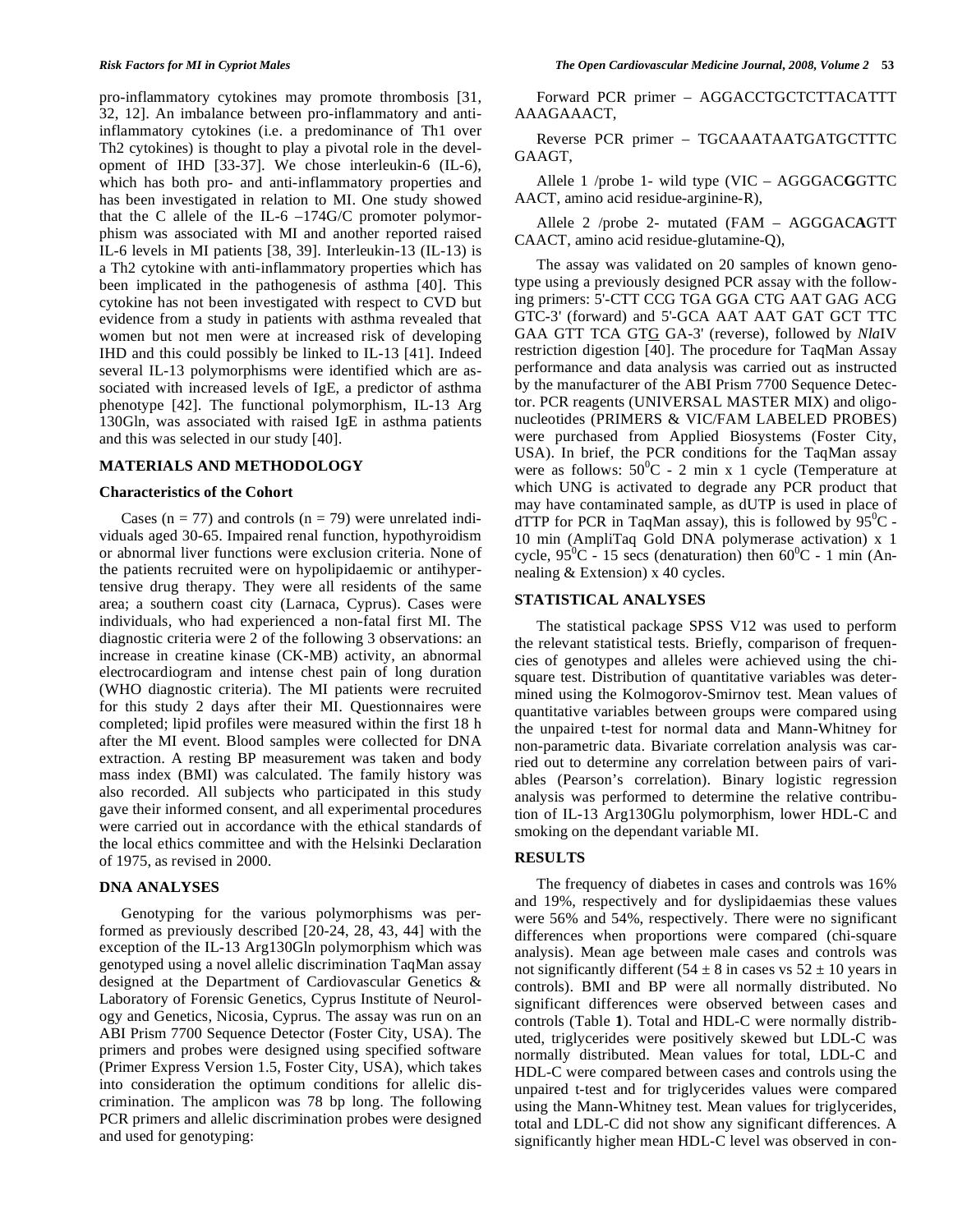trols compared with cases (45  $\pm$  12 mg/dl vs 40  $\pm$  9 mg/dl; P = 0.001) (Table **1**).

| <b>Characteristics of Cases and Controls</b><br>Table 1. |  |  |  |
|----------------------------------------------------------|--|--|--|
|----------------------------------------------------------|--|--|--|

| Variable Mean $(\pm SD)$ or<br><b>Frequency</b> | Cases $n = 77$                   | Controls $n = 79$ |  |
|-------------------------------------------------|----------------------------------|-------------------|--|
| Age                                             | 54 ( $\pm 8$ )                   | 52 ( $\pm$ 10)    |  |
| P value                                         |                                  | 0.224             |  |
| Frequency of diabetes                           | 16%                              | 19%               |  |
| P value                                         |                                  | 0.600             |  |
| Frequency of dyslipidaemia                      | 56%                              | 54%               |  |
| P value                                         |                                  | 0.845             |  |
| Frequency of Hypertension                       | 28%                              | 24%               |  |
| P value                                         |                                  | 0.611             |  |
| Frequency of Smoking                            | 83%                              | 58%               |  |
| P value                                         | 0.001                            |                   |  |
| BMI                                             | $28.2 (\pm 4)$                   | $28.0 (\pm 4)$    |  |
| P value                                         |                                  | 0.764             |  |
| Total Cholesterol (mg/dl)                       | $220 (\pm 45)$<br>$225 (\pm 48)$ |                   |  |
| P value                                         | 0.460                            |                   |  |
| $LDL-C$ (mg/dl)                                 | $139 (\pm 42)$<br>142 $(\pm 40)$ |                   |  |
| P value                                         | 0.615                            |                   |  |
| $HDL-C$ (mg/dl)                                 | $40 (\pm 9)$<br>$45 (\pm 12)$    |                   |  |
| P value                                         |                                  | 0.001             |  |
| Triglycerides** (mg/dl)                         | $156(53-480)$                    | $160(23-800)$     |  |
| P value                                         |                                  | 0.728             |  |

P- value for t-test (comparison of means). BMI = body mass index; LDL-C = low density lipoprotein cholesterol; HDL-C = high density lipoprotein cholesterol; **\*\*** Median value and range in parenthesis, comparison of medians by non-parametric statistics (Mann-Whitney test).

In the case group, 83% were smokers, whereas in controls only 58% were smokers (Chi-square test  $P = 0.001$ ). Mean HDL-C levels were significantly higher in all nonsmokers compared with all smokers (46  $\pm$  13 mg/dl vs 41  $\pm$  9 mg/dl;  $P = 0.013$ ). A significantly higher mean value HDL-C was observed in controls who did not smoke compared with controls who did smoke (49  $\pm$  14 mg/dl vs 45  $\pm$  10 mg/dl; P = 0.038). In cases, mean HDL-C level did not differ between smokers and non-smokers (40  $\pm$  9 mg/dl vs 39  $\pm$  9 mg/dl; P  $= 0.759$ ). HDL-C levels were significantly higher in controls who did not smoke compared with the corresponding MI group (49  $\pm$  14 mg/dl vs 39  $\pm$  9 mg/dl; P = 0.029) (Table 2).

Cross tabulations between genotype and allele frequencies in cases and controls indicated that frequencies were homogeneous between the 2 groups for all polymorphic loci tested except for the IL-13 R130Q polymorphism. All genotypes were in Hardy-Weinberg equilibrium in cases and controls (see Table **3**). For the IL-13 R130Q polymorphism, the frequency of heterozygotes (RQ) as well as homozygotes for the mutation (QQ) was significantly higher in cases compared with controls, (0.40 vs 0.28 for RQ and 0.09 vs 0.02 for  $QQ$ ;  $P = 0.030$ ). In addition, the difference in the mutant allele frequency was significant, (0.29 in cases vs 0.16 in controls;  $P = 0.011$ ). Data are shown in Table 4.

| Table 2. | Comparison of Mean High Density Lipoprotein     |
|----------|-------------------------------------------------|
|          | Cholesterol (HDL-C) Levels (mg/dl) in Cases and |
|          | <b>Controls as A Function of Smoking Status</b> |

|                                                     | Mean HDL-C Level<br>$(\pm SD)$ | <b>P-Value</b><br><b>T-Test</b> |  |
|-----------------------------------------------------|--------------------------------|---------------------------------|--|
| Cases<br>$Smokes + Non$<br>(77) smokers             | 40<br>$(\pm 9)$                | 0.001                           |  |
| Controls<br>$Smokes + Non$<br>(79) smokers          | 46<br>$(\pm 12)$               |                                 |  |
| $\text{Case} + \text{Controls}$<br>Smokers (109)    | 41<br>(± 9)                    | 0.013                           |  |
| $\text{Case} + \text{Controls}$<br>Non-smokers (46) | 46<br>$(\pm 13)$               |                                 |  |
| <b>Controls Smokers</b><br>(45)                     | 45<br>$(\pm 9)$                | 0.038                           |  |
| Controls<br>Non-smokers (33)                        | 49<br>(± 14)                   |                                 |  |
| Cases<br>Smokers (64)                               | 40<br>$(\pm 9)$                | 0.759                           |  |
| Cases<br>Non-smokers (13)                           | 39<br>$(\pm 9)$                |                                 |  |
| Controls<br>Non-smokers (33)                        | 48<br>(± 14)                   | 0.029                           |  |
| Cases<br>Non-smokers (13)                           | 39<br>$(\pm 9)$                |                                 |  |

Value in brackets indicates sample size.

The correlation matrix between all variables involved was constructed for easy comparison between correlations and for determining clusters of variables that covary. The elements (coefficients) of the matrix are used not only as measures of the degree and direction between row and column variables and the proportion of covariation but also as the guide to the logistic multiple regression statistical analysis that follows. The significant correlations are listed in Table **5**. The categorical independent variable smoking and the categorical dependent variable MI were categorized as "1" if the answer was "yes" i.e. that individual did smoke and he had an MI; and as "2" if the reverse was true, i.e. that individual did not smoke and he did not have an MI. By performing the correlation analysis between these 2 variables, MI was positively correlated with a positive smoking habit (r  $= 0.270$ ,  $P = 0.001$ ). HDL-C level was positively correlated with the absence of an MI event ( $r = 0.263$ ,  $P = 0.001$ ). The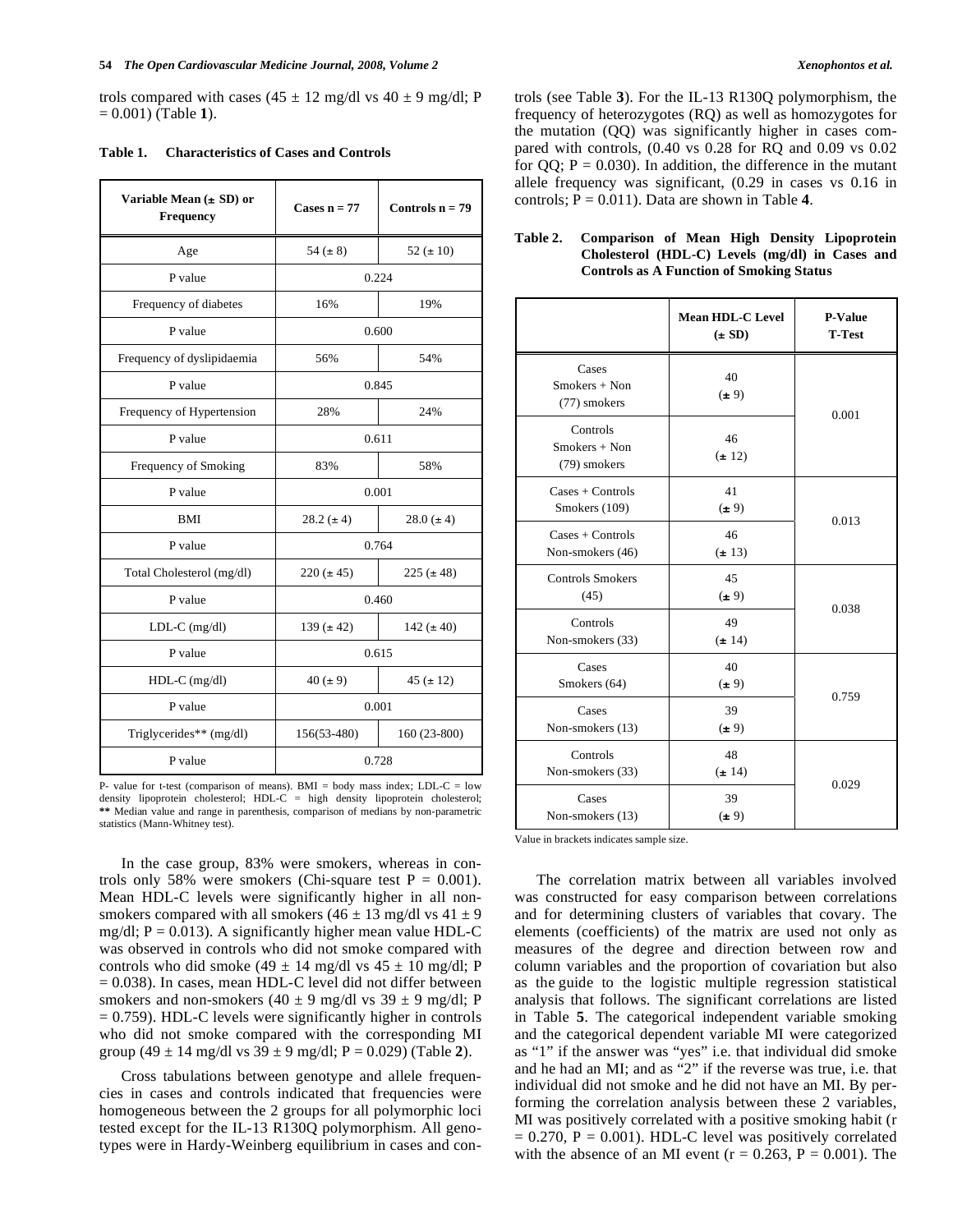| <b>Gene Polymorphism</b> | <b>Rare Allele</b> | <b>Relative Frequency (95%CI) Cases</b> | <b>Relative Frequency (95%CI) Controls</b> | P-value     |
|--------------------------|--------------------|-----------------------------------------|--------------------------------------------|-------------|
| IL6 -174 $G/C$           | $\mathcal{C}$      | $0.20(0.14-0.25)$                       | $0.22(0.15-0.28)$                          | 0.356       |
| IL13 R130Q               | Q                  | $0.29(0.21-0.34)$                       | $0.16(0.11-0.23)$                          | $0.011^{+}$ |
| Stromelysin 5A/6A        | 5A                 | $0.42(0.35-0.49)$                       | $0.34(0.27-0.42)$                          | 0.172       |
| $ACE$ $D/I$              | I                  | $0.33(0.25-0.38)$                       | $0.34(0.26-0.41)$                          | 0.719       |
| $ApoE (Hint1)*$          | 2                  | $0.05(0.03-0.08)$                       | $0.08(0.06-0.11)$                          |             |
| $ApoE$ (Hinf1)*          | 4                  | $0.06(0.04-0.09)$                       | $0.05(0.03-0.08)$                          | 0.487       |
| GPIIIa A1/A2             | A2                 | $0.18(0.12-0.23)$                       | $0.14(0.09-0.20)$                          | 0.512       |
| MTHFR C677T              | T                  | $0.40(0.32 - 0.47)$                     | $0.36(0.29-0.44)$                          | 0.642       |
| ECNOSG894T               | T                  | $0.28(0.23-0.37)$                       | $0.31(0.24-0.38)$                          | 0.937       |
| Factor VG1691A           | A                  | $0.04(0.03-0.11)$                       | $0.07(0.03-0.12)$                          | 0.938       |
| Factor II G20210A        | A                  | $0.03(0.01-0.06)$                       | $0.03(0.00-0.05)$                          | 0.913       |
| PAI-1 4G/5G              | 4G                 | $0.41(0.33-0.48)$                       | $0.49(0.41-0.56)$                          | 0.167       |
| PON1 L55M                | M                  | $0.40(0.32 - 0.48)$                     | $0.46(0.38-0.53)$                          | 0.106       |

**Table 3. Rare Allele Frequencies and 95% Confidence Intervals for Gene Polymorphisms in Male Cohort** 

\*ApoE Hinf1 polymorphism has three alleles 2/3/4; ApoE alleles 2 and 4 are considered rare alleles; <sup>+</sup> Difference in allele frequencies between cases and controls is statistically significant.

| Table 4. IL-13 R130Q Genotype and Allele Frequencies in Case & Control Groups (Numbers in Parenthesis Represent Relative |
|--------------------------------------------------------------------------------------------------------------------------|
| <b>Frequencies</b> )                                                                                                     |

|          | IL-13R130Q   |           |                |                |          |    |
|----------|--------------|-----------|----------------|----------------|----------|----|
| Group    | Genotypes    |           | <b>Alleles</b> | <b>Total N</b> |          |    |
|          | $\mathbf{R}$ | <b>RQ</b> | QQ             | R              | Q        |    |
| Cases    | 39(0.51)     | 31(0.40)  | 7(0.09)        | 109(0.71)      | 45(0.29) | 77 |
| Controls | 55 (0.70)    | 22(0.28)  | 2(0.02)        | 132(0.84)      | 26(0.16) | 79 |
| P-value  |              | 0.030     |                | 0.011          |          |    |

Pearson's chi square test to compare frequency of genotypes and alleles of the; IL-13R130Q polymorphism between cases and controls.

IL-13 R130Q gene polymorphism was given the following codes in the data base: "1-RR; 2-RQ; 3-QQ". An inverse correlation was observed between the IL-13 R130Q gene polymorphism and the absence of an MI event  $(r = -0.212, P)$  $= 0.008$ ). Smoking w as inversely correlated with HDL-C level (r = -0.201, P = 0.013) (Table **5**).

Contrary to most other reports, in this particular male population, there was no correlation between ApoE genotype and any of the lipid variables (Pearson correlation analysis) nor was there any significant difference between mean lipid levels when stratified by ApoE genotype using ANOVA. However, a trend was observed which was consistent with the established effect of the ApoE genotype on lipid levels. Specifically, mean total cholesterol level was  $214 \pm 40$  mg/dl in individuals who had the 2/3 ApoE genotype (n=20), 223  $\pm$ 47 mg/dl in individuals who had the 3/3 ApoE genotype (n=115), and 231  $\pm$  55 mg/dl in individuals who had the 3/4 ApoE genotype (n=16). The same trend was observed for LDL-C while triglycerides and HDL-C were more homogeneous for the 3 genotypes. Again there were no significant differences.

Variables that were significantly different between cases and controls in earlier statistical analyses were selected for binary logistic regression analysis. These were HDL-C, smoking and the IL-13 R130Q polymorphism. This analysis kept the IL-13 R130Q polymorphism, low HDL-C and smoking status as predictors of MI occurrence. For smoking, if an individual smoked the odds of an MI occurring were 2.7 times more likely than if an individual did not smoke (P  $= 0.016$ ). For HDL-C as the concentration increased the odds of an MI occurring decreased, specifically, as the HDL-C level increases by 1 mg/dL, the odds of an MI occurring decreased by 5.4%. ( $P = 0.006$ ). Finally, an individual who was an IL-13 QQ homozygote was found to be 5.8 times more likely to experience an MI than one with the wild type genotype; RR ( $P = 0.039$ ) and an individual with an RQ genotype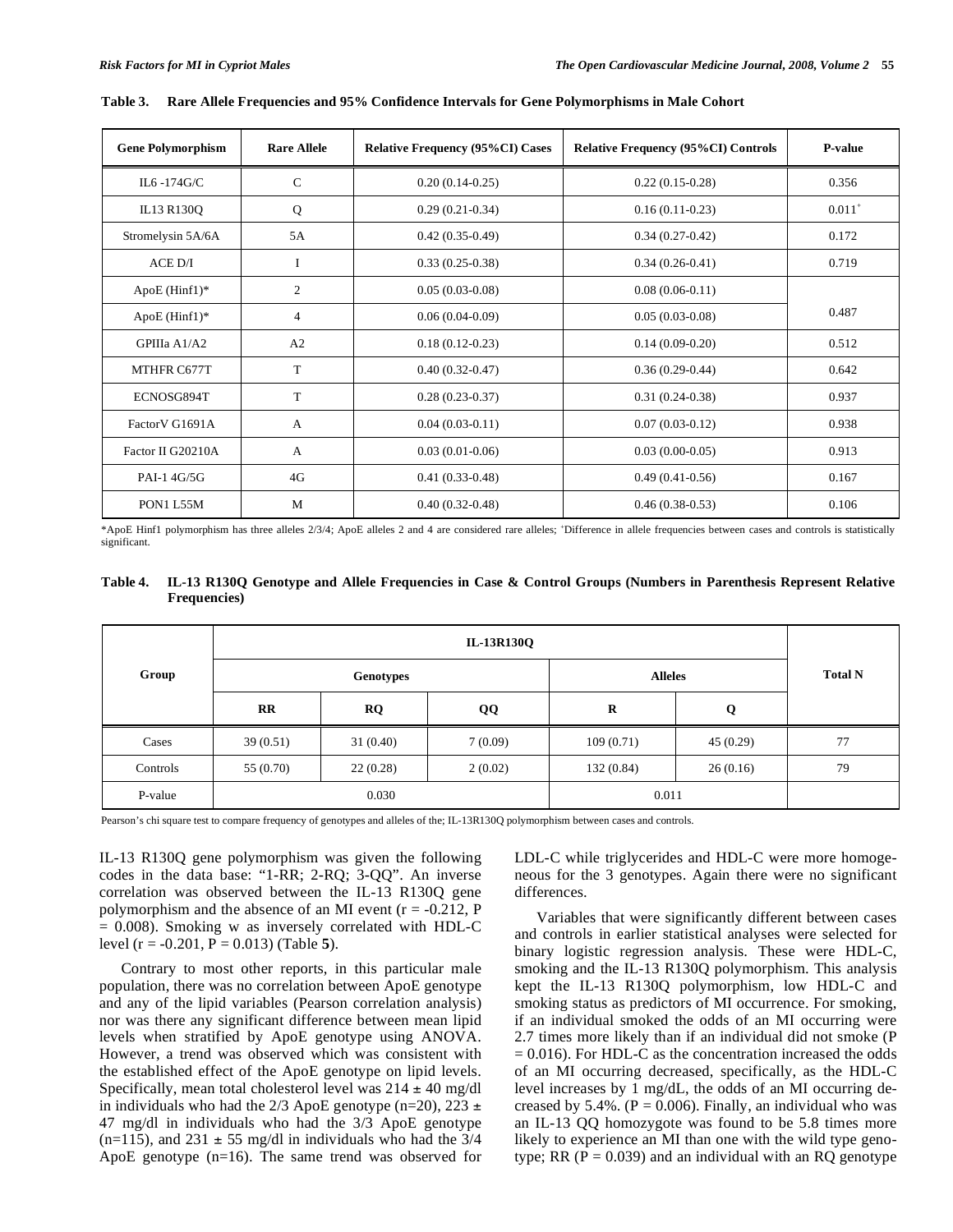was 2.1 times more likely to do so  $(P = 0.055)$ . Data are shown in Table **6**. If the analysis is repeated with variables: smoking, hypertension, hypercholesterolaemia, diabetes, HDL cholesterol and the IL13 R130Q SNP, the results indicate that, smoking, HDL cholesterol and the IL13 R130Q SNP are still significant risk factors for MI, whereas hypertension, hypercholesterolaemia and diabetes are not, as indicated previously in t-tests and correlation analysis.

| Table 5. | <b>Pearson's Correlation Coefficients and P-Values for</b> |
|----------|------------------------------------------------------------|
|          | <b>Bivariate Correlation Analyses</b>                      |

| <b>Pairs of Variables</b><br>Correlated | <b>Pearson Correlation</b><br>Coefficient | <b>P-value</b> |  |
|-----------------------------------------|-------------------------------------------|----------------|--|
| <b>MI-SMOKING</b>                       | 0.270                                     | 0.001          |  |
| NO MI-HDL-C                             | 0.263                                     | 0.001          |  |
| MI-IL-13R130O                           | $-0.212$                                  | 0.008          |  |
| SMOKING-HDL-C                           | $-0.201$                                  | 0.013          |  |

 $MI$  = myocardial infarction; HDL-C = high density lipoprotein cholesterol; IL-13 = interleukin 13.

The categorical independent variable smoking and the categorical dependent variable MI were categorized as "1" if the answer was "yes" i.e. that individual did smoke and he had an MI; and as "2" if the reverse was true, i.e. that individual did not smoke and he did not have an MI. MI was positively correlated with a positive smoking habit. HDL-C level was positively correlated with the absence of an MI event. The IL-13 R130Q gene polymorphism was given the following codes in the data base: "1-RR; 2- RQ; 3-QQ". An inverse correlation was observed between the IL-13 R130Q gene polymorphism and the absence of an MI event. Smoking was also inversely correlated with HDL-C levels.

# **DISCUSSION**

Smoking and a comparatively low HDL-C level were associated with MI in Greek Cypriot men. The term "comparatively low" for HDL-C in our study actually refers to a value that is at the borderline of the acceptable lower limit of the normal range as defined by a pan–European survey of 8,545 dyslipidaemic patients where an HDL-C <40 mg/dL in men is defined as low [45]. Smoking has been shown to be independently associated with vascular disease and to interact with other genetic and environmental risk factors in the cau-

**Table 6. Binary Logistic Regression Analysis** 

sation of vascular damage [46, 47]. More specifically, the pathogenic effects of smoking are attributed to its ability to increase LDL-C, plasma triglycerides and VLDL triglycerides and to simultaneously lower HDL-C [48]. Furthermore, smoking has been shown to increase oxidation and nitration of LDL-C which promote the atherogenic process [49, 50]. Since a high percentage of the case group are smokers then it is highly likely that some of the above proatherogenic mechanisms may have contributed to the occurrence of MI. Our observations are in agreement with those of other CHD case-control studies [51, 52]. However, several other common CHD risk factors did not show an association in this study, while a novel CHD predictor emerged, the IL-13 R130Q polymorphism. Due to the limited number of participants in the present pilot study, this interesting association needs to be confirmed in larger studies and the possible effect of other linked loci to the IL13 gene excluded.

Surprisingly, the established risk factor LDL-C was homogeneous between cases and controls and mean values were within normal range. Although mean LDL-C was homogeneous between the 2 groups, LDL subfraction distribution may have been heterogeneous, being more proatherogenic (LDL-3 to 7) in the case group and therefore potentially contributing to the risk of MI [53-55]. Survivors of MI may have an abundance of small, dense LDL in plasma compared with controls and further, that patients who also smoked had a more atherogenic LDL subfraction profile [56]. Small, dense LDL particles are more atherogenic than large buoyant LDL particles because they are more susceptible to form oxidized LDL and are not readily cleared [57]. Furthermore, since the immediate pre-MI, LDL-cholesterol levels were not available, we cannot rule out the possibility that prior to MI these values were higher than after the MI event. Triglycerides levels have been reported to increase small, dense LDL particles and therefore the risk of cardiovascular disease [58, 59]. In the present study, however, a significant difference is not observed. The range in controls was greater than that of cases due to the presence of an outlier (who smoked 40-50 cigarettes per day) in the control group with 800 mg/dL triglycerides. The exclusion of this outlier from the analysis did not alter the distribution of these data or result in a significant difference in triglyceride levels

| <b>Variable</b> | B        | S.E.  | Wald  | df | Sig.  | Exp(B) | $95,0\%$ C.I. for EXP(B) |              |
|-----------------|----------|-------|-------|----|-------|--------|--------------------------|--------------|
|                 |          |       |       |    |       |        | Lower                    | <b>Upper</b> |
| Smoker          | 0.981    | 0.407 | 5.796 |    | 0.016 | 2.667  | 1.200                    | 5.925        |
| HDL-C           | $-0.056$ | 0.020 | 7.662 |    | 0.006 | 0.946  | 0.909                    | 0.984        |
| $IL-13$         |          |       | 6.804 | 2  | 0.033 |        |                          |              |
| $IL-13(1-RQ)$   | 0.723    | 0.378 | 3.671 |    | 0.055 | 2.061  | 0.984                    | 4.320        |
| $IL-13(2-QQ)$   | 1.758    | 0.851 | 4.263 |    | 0.039 | 5.799  | 1.093                    | 30.754       |
| Constant        | 1.237    | 0.924 | 1.792 |    | 0.181 | 3.444  |                          |              |

HDL-C = high density lipoprotein cholesterol; IL-13 = interleukin 13.

Variables which are significant contributors to the occurrence of an MI in a sample of Cypriot men (smoking, relatively low HDL-C and the IL-13 R130Q mutation).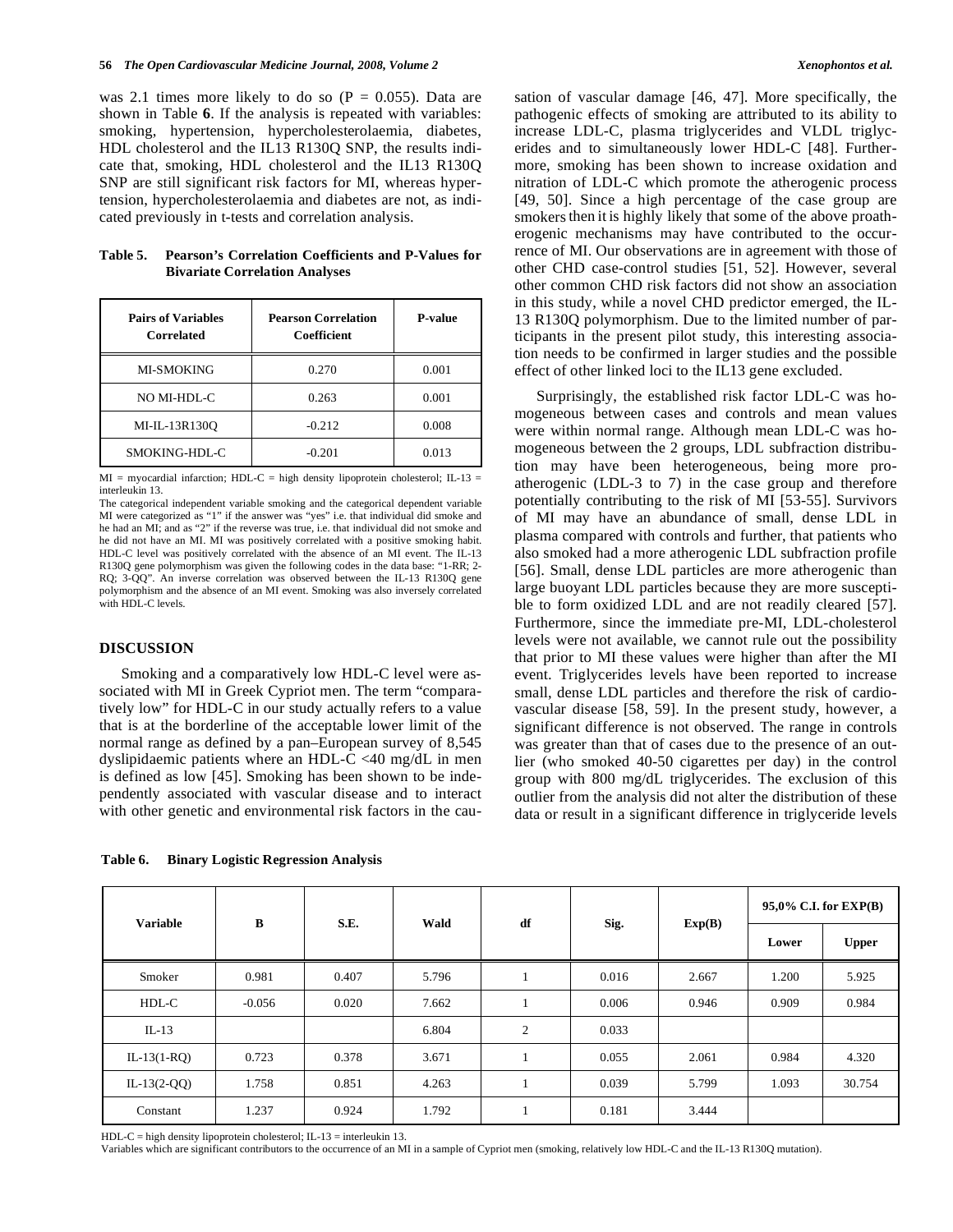between the 2 groups. Since there is no difference between groups in triglyceride levels, the hypothesized difference in the LDL subfraction profile in our 2 groups may be mediated by other factors such as smoking [58-60]. In contrast to the above hypotheses, no correlation was observed between smoking and triglyceride level in this study, or between MI occurrence and triglyceride level. It is therefore more likely that any effects of the hypothetical proatherogenic small dense LDL profile preponderance in cases compared to controls is caused largely by smoking.

Future studies will need to include LDL subfractions. Such testing has in fact been suggested by the (NCEP ATP III) National Cholesterol Education Program Adult Treatment Panel in addition to the conventional lipid profile [61]. In addition, the ApoE genotype did not seem to have a significant effect on total cholesterol level. The Mediterranean diet may account for the relatively normal mean cholesterol level in the study population as a whole.

A significantly higher mean HDL-C level was observed in controls compared with cases. In cases, the mean HDL-C level was low irrespective of smoking status suggesting that other factors may be involved in lowering this protective factor. Other genetic factors or dietary habits/deficiency may be the cause of the significantly lower HDL-C in cases compared with controls. HDL-C levels were significantly higher in controls that did not smoke compared with the corresponding MI group (48 mg/dl vs 39 mg/dl  $P = 0.029$ ). The latter comparison highlights the effect of low HDL-C *per se* on the occurrence of an MI. Our findings regarding HDL-C suggest that the currently accepted lower value of (40 mg/dl) as satisfactory should be raised (Adult Treatment Panel IIIwww.nhlbi.nih.gov/guidelines/cholesterol, 2005). However, such a suggestion is limited by the small numbers in our study and it may only apply to a Mediterranean population known to have a very high smoking rate. Several intervention studies, such as the Veterans Affairs High-Density Lipoprotein Cholesterol Intervention Trial (VA-HIT) and HDL-Atherosclerosis Treatment Study (HATS), provided evidence that a rise in HDL-C significantly reduces cardiovascular risk [6-8, 62-64]. The protective effect of HDL arises from multiple actions including reverse cholesterol transport [63, 65, 66]. Furthermore, HDL enhances nitric oxide synthesis and improves endothelium-dependent relaxation [67].

Many studies focused on lipid lowering as a way of reducing the risk for CVD. However, with recent evidence for the involvement of inflammation in atherosclerosis, it is relevant that statins exert anti-inflammatory effects. This effect together with lipid lowering and other actions may contribute to the overall clinical benefit observed in trials [32, 68, 69].

The association of the IL-13 R130Q polymorphism with MI in Greek Cypriot men in the present pilot study is quite novel and provides the impetus for the design of future experiments using a larger cohort size. The investigation of this variant at different stages of acute coronary syndromes (ACS) may also be an important study, as the variant may be of predictive value for MI and may have important implications for preventive and therapeutic regimens. In light of the many functions of IL-13 and the pathways in which it is involved, some hypotheses may be proposed regarding this novel association. Wild type IL-13 suppresses macrophage production of proinflammatory mediators, regulates extracellular matrix, inhibits tissue factor expression induced by bacterial lipopolysaccharides, reduces the pyrogenic effects of IL-1 or TNF thus protecting endothelial and monocyte surfaces against inflammatory mediator-induced procoagulant changes [70-72]. It is possible, therefore that this variant may, favour coagulation, thrombus formation and coronary artery occlusion or it may activate matrix metalloproteinases and consequently extracellular matrix degradation leading to coronary artery plaque destabilization, rupture and ultimately MI. Furthermore, a comparison of recombinant wild type IL-13 and IL-13 R130Q activity in primary monocytes has indicated that IL-13 R130Q is more active in inducing the main steps in the IL-13-dependent signaling pathway, including IgE synthesis [73]. In relation to this, an earlier study reported that among other raised inflammatory markers encountered in MI patients, raised IgE is also observed. It is further suggested that this may participate in plaque-rupture and ultimately in MI events [74]. An, alternative hypothesis is that these studies also provide a possible mechanism which may explain the association of the IL-13 R130Q mutation, (possibly by raising IgE) and occurrence of MI events in our pilot study. In future studies we will investigate whether MI patients will show a concurrent association with the IL13 R130Q mutation, raised IL-13 activity as well as raised IgE. Additionally, the IL-13 R130Q variant has been linked to eosinophilia, and the latter has been shown to predict cardiovascular and cerebrovascular mortality possibly through endothelial inflammation and ultimately atherosclerosis. The mechanisms suggested include the secretion of 2 proteins (cationic protein and major basic protein) which activate mast cells to release histamine which causes coronary artery spasm and arrhythmias. Secondly, arachidonate 15-lipoxygenase which is expressed at high levels in eosinophils may be involved in oxidative modification of LDL cholesterol and therefore in atherosclerosis, a major cause for MI [75, 76]. In conclusion, the important findings of this first pilot study concerning Greek Cypriot men and MI, point out that larger scale studies should be encouraged to confirm and study further the role of the putative novel genetic risk factor IL-13 R130Q and lipid levels in MI in Cyprus.

# **REFERENCES**

- [1] Shepherd J, Cobbe SM, Ford I, *et al.* Prevention of coronary heart disease with pravastatin in men with hypercholesterolemia. West of Scotland Coronary Prevention Study Group. N Engl J Med 1995; 333: 1301-7.
- [2] Quist-Paulsen P, Gallefoss F. Randomised controlled trial of smoking cessation intervention after admission for coronary heart disease. BMJ 2003; 327(7426): 1254-7.
- [3] Yusuf S. Hawken S. Ounpuu S, *et al.* INTERHEART Study Investigators. Effect of potentially modifiable risk factors associated with myocardial infarction in 52 countries (the INTERHEART study): case-control study. Lancet 2004; 364: 937-952.
- [4] Rosengren A, Hawken S, Ounpuu S, *et al.* INTERHEART investigators. Association of psychosocial risk factors with risk of acute myocardial infarction in 11119 cases and 13648 controls from 52 countries (the INTERHEART study): case-control study. Lancet 2004; 364: 912-914.
- [5] Amowitz LL, Ridker PM, Rifai N, *et al.* High prevalence of metabolic syndrome among young women with nonfatal myocardial infarction. J Womens Health (Larchmt) 2004; 13: 165-75; discussion 175.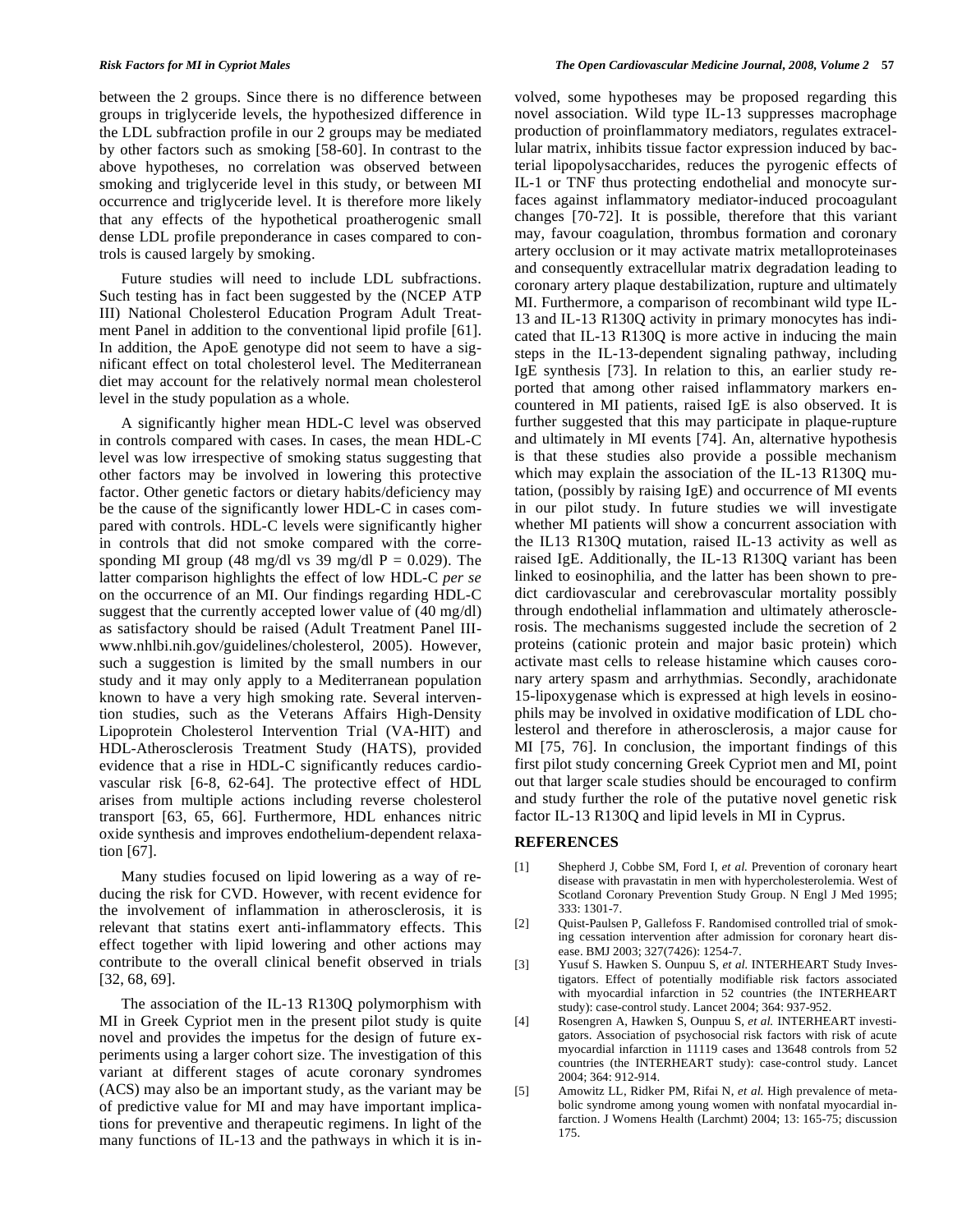- [6] Athyros VG, Ganotakis ES, Bathianaki M, *et al.* MetS-Greece Collaborative Group. Awareness, treatment and control of the metabolic syndrome and its components: a multicentre Greek study. Hellenic J Cardiol 2005; 46: 380-6.
- [7] Robins SJ. Targeting low high-density lipoprotein cholesterol for therapy: lessons from the Veterans Affairs High-density Lipoprotein Intervention Trial. Am J Cardiol 2001; 88(12A):19N-23N.
- [8] Robins SJ, Collins D, Wittes JT, *et al.* Relation of gemfibrozil treatment and lipid levels with major coronary events: VA-HIT: a randomized controlled trial. JAMA 2001; 285: 1585-91.
- [9] Jukema JW, Bruschke AV, van Boven AJ, *et al.* Effects of lipid lowering by pravastatin on progression and regression of coronary artery disease in symptomatic men with normal to moderately elevated serum cholesterol levels. The Regression Growth Evaluation Statin Study (REGRESS). Circulation 1995; 91: 2528-2540.
- [10] Farnier M, Davignon J. Current and future treatment of hyperlipidemia: the role of statins. Am J Cardiol 1998; 82(4B): 3J-10J.
- [11] Nissen SE, Tuzcu EM, Schoenhagen P, *et al.* Effect of intensive compared with moderate lipid-lowering therapy on progression of coronary atherosclerosis: a randomized controlled trial. JAMA 2004; 291: 1071-1080.
- [12] Libby P. Inflammation in atherosclerosis. Nature 2002; 420: 868- 874.
- [13] McCarthy JJ, Parker A, Salem R, *et al.* Large scale association for identification of genes underlying premature coronary heart disease: cumulative perspective from analysis of 111 candidate genes. J Med Genet 2004; 41: 334-341.
- [14] Pretorius M, Rosenbaum D, Vaugham DE, *et al.* Angiotensinconverting enzyme inhibition increases human vascular tissue-type plasminogen activator release through endogenous bradykinin. Circulation 2003; 107: 579-585.
- [15] Marques-Vidal P, Bongard V, Ruidavets JB, *et al.* Effect of apolipoprotein E alleles and angiotensin-converting enzyme insertion/deletion polymorphisms on lipid and lipoprotein markers in middle-aged men and in patients with stable angina pectoris or healed myocardial infarction. Am J Cardiol 2003; 92: 1102-1105.
- [16] Malygina NA, Kostomarova IV, Melent'ev AS, *et al.* ACE I/D polmorphism and hereditary predisposition to myocardial infarction. Klin Med (Mosk) 2002; 80: 25-29.
- [17] Kolovou G, Yiannakouris N, Hatzivassiliou M, *et al.* Association of apolipoprotein E polymorphism with myocardial infarction in Greek patients with coronary artery disease. Curr Med Res Opin 2002; 18: 118-24.
- [18] Kolovou GD, Daskalova DCH, Hatzivassiliou M, *et al.* The epsilon 2 and 4 alleles of apolipoprotein E and ischemic vascular events in the Greek population-implications for the interpretation of similar studies. Angiology 2003; 54: 51-8.
- [19] Kolovou GD, Anagnostopoulou KK, Salpea KD, *et al.* Apolipoprotein E genotype in matched men and women with coronary heart disease. Ann Clin Lab Sci 2005; 35: 391-6.
- [20] Mackness B, Durrington PN, Mackness MI. The paraoxonase gene family and coronary heart disease. Curr Opin Lipidol 2002; 13: 357-362.
- [21] Arruda VR, Siquiera LH, Chiaparini LC, *et al.* Prevalence of the prothrombin gene variant 20210 G/A among patients with myocardial infarction. Cardiovasc Res 1998; 37: 42-45.
- [22] Rosendaal FR, Siscovick DS, Schwartz SM, *et al.* Factor V Leiden (resistance to activated protein C) increases the risk of myocardial infarction in young women. Blood 1997; 89: 2817.
- [23] Ossei-Gerning N, Mansfield MW, Stickland MH. Plasminogen activator inhibito-1 promoter 4G/5G genotype and plasma levels in relation to a history of myocardial infarction in patients characterized by coronary angiography. Arterioscler Thromb Vasc Biol 1997; 17: 33-37.
- [24] Shimasaki Y, Yasue H, Yoshimura M, *et al*. Association of the missense Glu298Asp variant of the endothelial nitric oxide synthase gene with myocardial infarction. J Am Coll Cardiol 1998; 31: 1506-10.
- [25] Wei D, Shan J, Chen Z, *et al.* The G894T mutation of the endothelial nitric oxide synthase gene is associated with coronary atherosclerotic heart disease in Chinese. Zhonghua Yi Xue Yi Chuan Xue Za Zhi 2002; 19: 471-4.
- [26] Via M, Lopez-Alomer A, Valveny N, *et al*. Lack of association between eNOS gene polymorphisms and ischemic heart disease in the Spanish population. Am J Med Genet 2003; 116: 243-248.
- [27] Paradossi U, Ciofini E, Clerio A, *et al.* Endothelial function and carotid intima-media thickness in young healthy subjects among endothelial nitric oxide synthase Glu298 $\rightarrow$ Asp and T-786 $\rightarrow$ C polymorphisms. Stroke 2004; 35: 1305-1309.
- [28] Wu AH, Tsongalis GJ. Correlation of polymorphisms to coagulation and biochemical risk factors for cardiovascular diseases. Am J Cardiol 2001; 87: 1361-6.
- [29] Rothenbacher D, Fischer HG, Hoffmann MM, *et al.* Homocysteine and methylenetetrahydrofolate reductase genotype: association with risk of coronary heart disease and relation to inflammatory, hemostatic and lipid parameters. Atherosclerosis 2002; 162: 193-200.
- [30] Nojiri T, Morita H, Imai Y, *et al.* Genetic variations of matrix metalloproteinase-1 and -3 promoter regions and their associations with susceptibility to myocardial infarction in Japanese. Int J Cardiol 2003; 92: 181-186.
- [31] Yeh ET, Anderson HV, Pasceri V, *et al.* C-reactive protein linking inflammation to cardiovascular complications. Circulation 2001; 104: 974-975.
- [32] Plenge JK, Hernandez TL, Weil KM, *et al.* Simvastatin lowers Creactive protein within 14 days: an effect independent of lowdensity lipoprotein cholesterol reduction. Circulation 2002; 106: 1447-1452.
- [33] Zhou RH, Shi Q, Gao HQ, *et al.* Changes in serum interleukin-8 and interleukin-12 levels in patients with ischaemic heart disease in a Chinese population. J Atherosclerosis Thromb 2001; 8: 30-32.
- [34] Smith DA, Irving SD, Sheldon J, *et al.* Serum levels of the antiinflammatory cytokine interleukin-10 are decreased in patients with unstable angina. Circulation 2001; 104: 746-749.
- [35] Blankenberg S, Tiret L, Bickel C, *et al.* Interleukin –18 is a strong predictor of cardiovascular death in stable and unstable angina. Circulation 2002; 106: 24-30.
- [36] Heeschen C, Dimmeler S, Hamm CW, *et al.* Serum level of the anti-inflammatory cytokine interleukin-10 is an important prognostic determinant in patients with acute coronary syndromes. Circulation 2003; 107: 2109-2114.
- [37] Yamashita H, Shimada K, Seki E, *et al.* Concentrations of interleukins. Interferon and C-reactive protein in stable and unstable angina pectoris. Am J Cardiol 2003; 91: 133-136.
- [38] Georges JL, Loukaci V, Poirier O, *et al.* Interleukin –6 gene polymorphisms and susceptibility to myocardial infarction: the ECTIM study. Etude Cas-Temoin de l'Infarctus du Myocarde. J Mol Med 2001; 79: 300-305.
- [39] Salobir B, Sabovic M. Possible vascular-bed-specific role of interleukin-6 in young women with a history of myocardial infarction lacunar cerebral infarction and deep vein thrombosis. Cytokine 2004; 25: 265-272.
- [40] Graves PE, Kabesch SM, Holberg CJ, *et al.* A cluster of seven tightly linked polymorphisms in the IL-13 gene is associated with total serum IgE levels in three populations of white children. J Allergy Clin Immunol 2000; 105: 506-513.
- [41] Iribarren C, Tolstykh IV, Eisner MD. Are patients with asthma at increased risk of coronary heart disease. Int J Epidemiol 2004; 33: 743-748.
- [42] Hoffjan S, Ostrovnaja I, Nicolae D, *et al.* Genetic variation in immunoregulatory pathways and atopic phenotypes in infancy. J Allergy Clin Immunol 2004; 113: 511-8.
- [43] Hixson JE, Vernier DT. Restriction isotyping of human apo-E by gene amplification and cleavage with HhaI. J Lipid Res 1990; 31: 545-548.
- [44] Rigat B, Hubert C, Alhenc-Gelas F, *et al.* An insertion/deletion polymorphism in the angiotensin 1-converting enzyme accounting for half the variance of serum enzyme levels. J Clin Invest 1990; 86: 1343-1346.
- [45] Bruckert E, Baccara-Dinet M, McCoy F, *et al.* High prevalence of low HDL-cholesterol in a pan–European survey of 8545 dyslipidaemic patients. Curr Med Res Opin 2005; 21: 1927-1934.
- [46] Malin R, Loimaala A, Nenonen A, *et al*. Relationship between high-density lipoprotein paraoxonase gene M/L55 polymorphism and carotid atherosclerosis differs in smoking and nonsmoking men. Metabolism 2001; 50: 1095-101.
- [47] Risley P, Jerrard-Dunne P, Sitzer M, Buehler A, von Kegler S, Markus HS. Carotid Atherosclerosis Progression Study. Promoter polymorphism in the endotoxin receptor (CD14) is associated with increased carotid atherosclerosis only in smokers: the Carotid Atherosclerosis Progression Study (CAPS). Stroke 2003; 34(3): 600-4.